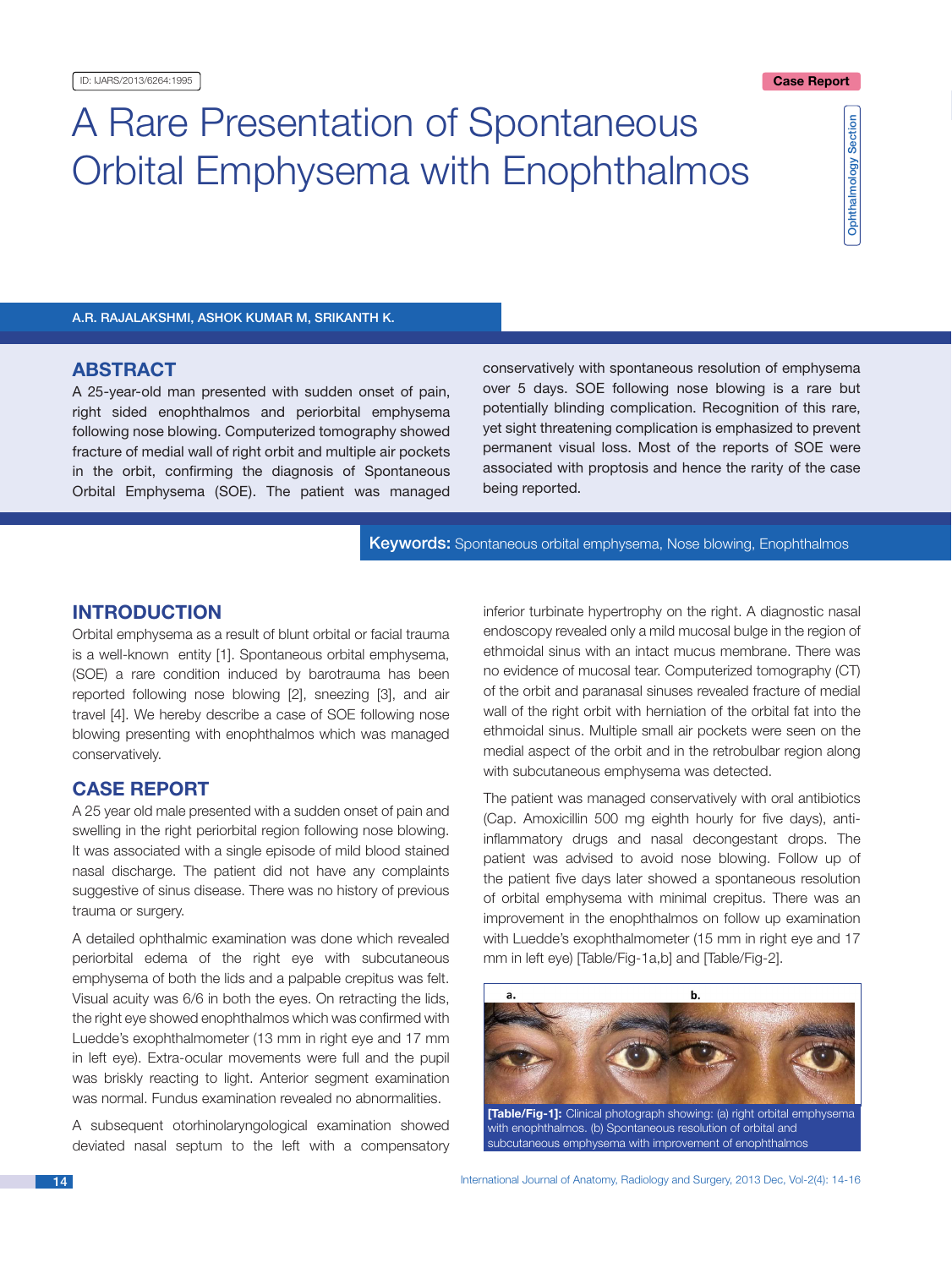http://ijars.jcdr.net A.R. Rajalakshmi et al., Spontaneous Orbital Emphysema



**[Table/Fig-2]:** Coronal view computerized tomography showing fracture of medial wall of orbit with orbital fat prolapse (arrow) and orbital air pockets (arrow head)

## **Discussion**

Blow out fractures of the orbital wall without involving the orbital rim are called pure blow out fractures and these are caused by trauma to the eye with objects whose diameter exceeds the orbital rim. The inferior orbital wall is commonest site of involvement followed by the medial wall. Rare case of orbital Roof fracture has also been reported. Orbital emphysema can complicate traumatic orbital fractures but it may also occur spontaneously. Orbital emphysema can involve only the eyelids/orbit or both. Emphysema involving the lids alone is a rare condition due to fracture of the lacrimal bone causing lacrimal sac tears. Fractures of the orbital wall involving the paranasal sinuses gives rise to true orbital emphysema and orbito palpebral emphysema occurs when the air from the orbit escapes through the orbital septum into the lid. Though orbital emphysema is usually benign, there may be a risk of orbital compartment syndrome [5].

The initial event that leads to orbital emphysema is the presence of a sino - orbital communication [5]. With a forceful expiratory effort, the intranasal pressure rises to around 114 mmHg, thereby creating a pressure gradient, pushing the air into the orbit [5,6]. The orbital fat then falls back and closes the communication, acting like a one way valve and trapping the air in the orbit. The entrapped air in most cases resolves spontaneously without sequlae [5]. However few cases have been reported in which there has been an associated irreversible visual loss due to orbital compartment syndrome [7].

The reports of spontaneous orbital emphysema described in literature had a previous history suggestive of sinusitis [5,7]. or old trauma [5]. However few cases have been reported which had no underlying cause for development of orbital emphysema [8,9]. The possible mechanism explained is the fracture of the lamina papyracea which is the thinnest of the orbital walls and easily gives way in case of barotrauma. Another possible explanation could be a developmental defect in the orbital wall structure which does not withstand the increased pressures inside the nasal cavity [8]. We herein report a case of spontaneous orbital emphysema with medial wall fracture following nose blowing, without any pre-existing sinusitis or orbital trauma. The orbital emphysema resolved spontaneously within five days with conservative management and the residual enophthalmos was cosmetically acceptable.

Hunts et al., [10] proposed a classification to manage orbital emphysema. Stage I is detected only radiographically, without much clinical evidence. Stage II presents with globe dystopia or proptosis. Stage III presents with increased Intra-Ocular Pressure (IOP) and optic nerve ischemia. Finally stage IV shows orbital compartment syndrome with significantly raised IOP and Central retinal artery occlusion. Stages I & II are managed conservatively with antibiotics, decongestants and avoidance of nose blowing. With stage III, orbital decompression is done with a needle attached to a syringe filled with saline and plunger removed. Additionally, treatment with high dose intravenous corticosteroids is indicated in patients with vision loss to prevent ischemic or direct injury to optic nerve. Stage IV orbital emphysemas are treated by immediate decompression with lateral canthotomy / cantholysis. Further management is as for stage III orbital emphysema.

Spontaneous orbital emphysema has been generally described in literature in association with proptosis. In this case, the presentation was varied with enophthalmos which partially resolved spontaneously. The enophthalmos can be explained by the orbital emphysema with medial orbital wall fracture leading to significant prolapse of orbital fat and loss of orbital volume as well as the large subcutaneous emphysema pushing the globe backwards. Resolution of the retropulsion effect of subcutaneous emphysema can explain the partial spontaneous resolution of enophthalmos.

## **Conclusion**

We report a case of spontaneous orbital emphysema following nose blowing without any preexisting trauma or sinusitis. Although rare, we emphasize that orbital emphysema can lead to potentially serious visual complications. It is therefore imperative that a timely recognition of this severe complication be made in order to institute timely therapeutic strategies.